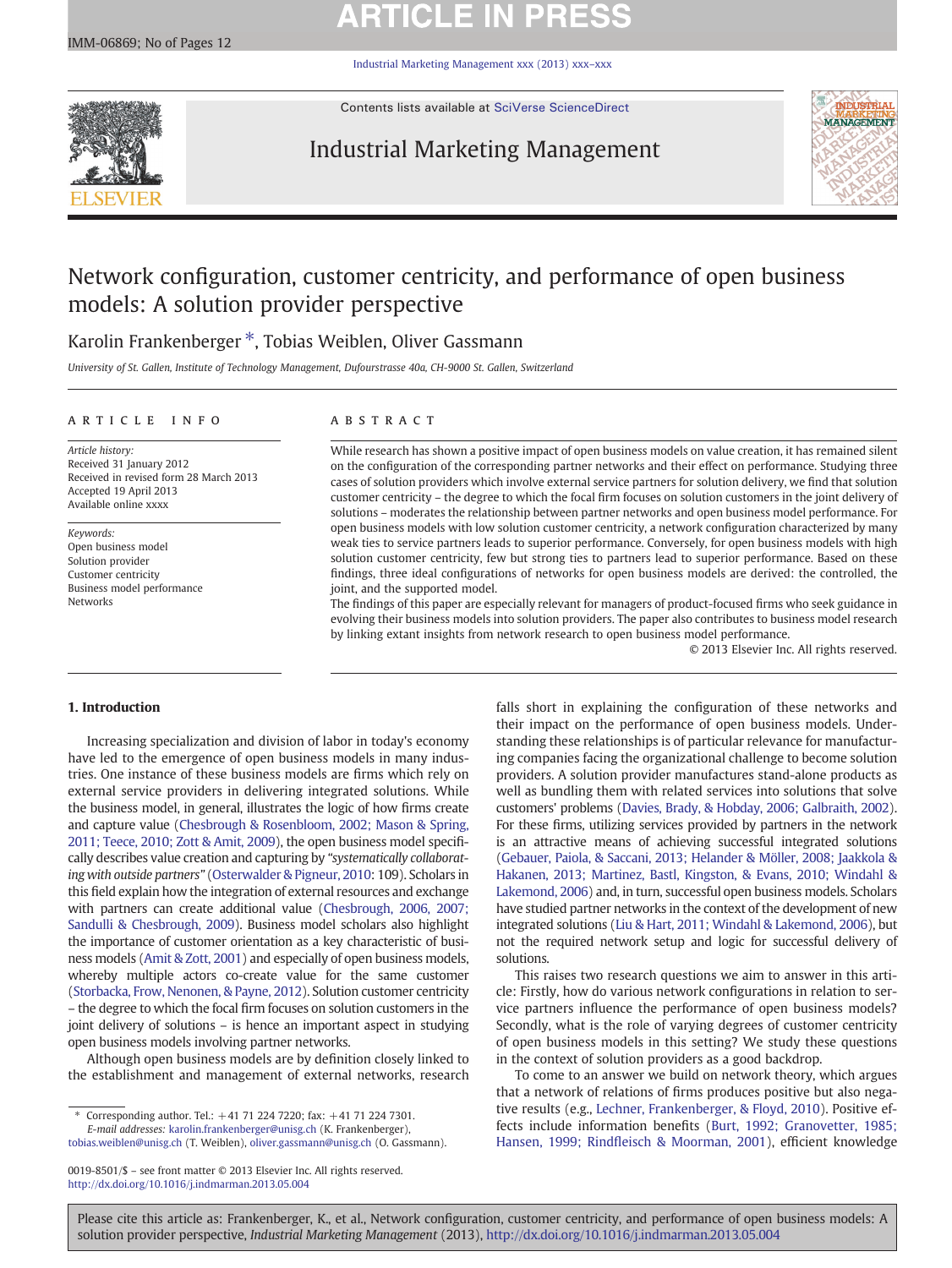transfer [\(Reagans & McEvily, 2003; Uzzi, 1996, 1997\)](#page--1-0), and access to resources ([Gnyawali & Madhavan, 2001\)](#page--1-0). Conversely, negative effects stem from reduced information benefits (e.g., [Uzzi, 1997\)](#page--1-0) and costs of maintaining additional ties [\(Burt, 1992](#page--1-0)). Such networks are characterized on the basis of three dimensions: the relational, the structural, and the cognitive [\(Lechner et al., 2010; Nahapiet & Ghoshal, 1998;](#page--1-0) [Simsek, Lubatkin, & Floyd, 2003\)](#page--1-0).

Our results suggest patterns new to existing theory. We find the influence of networks on performance of open business models contingent on the level of customer centricity. That is, to ensure superior performance, different levels of solution customer centricity in the business model require different network configurations to service partners. The realization of these relationships contributes to the open business model, solution provider, and network fields.

### 2. Theoretical background

This section analyses in depth the theoretical background necessary for our line of reasoning, namely literature on open business models, social network theory, customer centricity, and solution providers.

### 2.1. Open business models

In general, the business model is depicted as an overarching concept assimilating the constituent components of a business and assembling them as a whole. Components proposed often include the value proposition (e.g., [Chesbrough, 2010; Morris, Schindehutte, & Allen, 2005](#page--1-0)), the customer (e.g., [Morris et al., 2005; Teece, 2010](#page--1-0)), and the performed activities and transactions (e.g., [Afuah, 2004; Amit & Zott, 2001; Zott &](#page--1-0) [Amit, 2008](#page--1-0)). The most common role of the business model is to illustrate how the focal firm creates and captures value for its stakeholders and itself (e.g., [Afuah & Tucci, 2001; Amit & Zott, 2001; Chesbrough,](#page--1-0) [2007; Chesbrough & Rosenbloom, 2002; Teece, 2010](#page--1-0)). A central feature of the business model is the provision of a holistic view of the business by combining the firm's internal and external factors [\(Teece, 2010; Zott,](#page--1-0) [Amit, & Massa, 2011](#page--1-0)). In other words, the business model suggests an interplay between the internal dimension of a business, such as the firm's resources and activities, and the external dimension, such as the firm's customers and partners ([Chesbrough & Rosenbloom, 2002;](#page--1-0) [Johnson, Christensen, & Kagermann, 2008; Morris et al., 2005\)](#page--1-0). In this regard, it is often referred to as a boundary-spanning concept explaining how the focal firm embeds in and transacts with its surrounding ecosystem (e.g., [Shafer, Smith, & Linder, 2005; Teece, 2010; Zott & Amit, 2008,](#page--1-0) [2009](#page--1-0)).

Although the business model describes boundary-spanning value creation, not every firm must do so. [Chesbrough \(2006, 2007\)](#page--1-0) differentiates between closed and open business models. Firms implementing closed business models focus primarily on internal value creation and rarely collaborate with partners; they only maintain simple buyer-seller relationships with the outside world. In contrast, open business models focus on external resources as key contributors to a firm's value creation process; value for the customer is co-created between actors in a network [\(Storbacka et al., 2012](#page--1-0)). Through close partner collaboration, firms implementing open business models gain improved access to markets and knowledge, as well as to external resources and capabilities [\(Sandulli & Chesbrough, 2009](#page--1-0)). In this study, we focus on open business models which we define as follows: An open business model explains value creation and value capture of a focal firm, whereby externally sourced activities contribute significantly to value creation.

## 2.2. Networks

Although open business models are by definition related to the establishment and management of social ties to external partners, the field currently lacks a systematic approach to identify patterns and rules for the composition of partner networks underlying open business models [\(Zott & Amit, 2009](#page--1-0)).

Research in network theory in multiple studies shows that a network of relationships produces a number of positive outcomes, including increased access to novel and diverse information ([Burt,](#page--1-0) [1992; Granovetter, 1985; Hansen, 1999\)](#page--1-0), increased access to resources ([Gnyawali & Madhavan, 2001\)](#page--1-0), more efficient knowledge transfer ([Reagans & McEvily, 2003; Uzzi, 1996, 1997](#page--1-0)), heightened power and control [\(Brass, 1984; Brass & Burkhardt, 1992](#page--1-0)), increased legitimacy and understanding for the products [\(Tsai & Ghoshal, 1998\)](#page--1-0), increased innovation ([Capaldo, 2007; Phelps, Wadhwa, Yoo, & Simon,](#page--1-0) [2010; Rodan & Galunic, 2004; Schilling & Phelps, 2007\)](#page--1-0), and increased performance [\(Lechner et al., 2010; Powell, Koput, Smith-Doerr, &](#page--1-0) [Owen-Smith, 1999; Zaheer & Bell, 2005\)](#page--1-0). But scholars also argue that networks have negative effects, such as costs of maintaining additional ties [\(Burt, 1992\)](#page--1-0), reduced information benefits ([Uzzi, 1997](#page--1-0)), or information overload ([Iselin, 1989](#page--1-0)).

Scholars characterize such networks on the basis of three dimensions: the relational, the structural, and the cognitive [\(Lechner et al., 2010;](#page--1-0) [Nahapiet & Ghoshal, 1998; Simsek et al., 2003](#page--1-0)). As these dimensions are too broad to develop hypotheses [\(Lechner et al., 2010; Miller, 1996;](#page--1-0) [Powell et al., 1999\)](#page--1-0), we use more specific constructs for each dimension: tie strength for the relational, centrality for the structural, and shared vision for the cognitive.

## 2.2.1. Relational dimension: tie strength

[Granovetter \(1973: 1361\),](#page--1-0) who introduced the concept of tie strength, defined it as a "combination of the amount of time, the emotional intensity, the intimacy (mutual confiding), and the reciprocal services which characterize the tie." With strong ties at one extreme and weak ties at the other, it is viewed as a continuous measure ([Granovetter, 1973; Hansen,](#page--1-0) [1999; Lechner et al., 2010; Levin &](#page--1-0) Cross, 2004; Marsden & Campbell, [1984](#page--1-0)).

Researchers argue that both strong and weak ties produce a number of positive outcomes. [Granovetter \(1973\)](#page--1-0) argues that weak ties lead to novel information by otherwise unconnected groups within an organization. He argues that weak ties are more likely to transfer non-redundant information, since the contacts are less likely to be connected. Similarly, [Levin and Cross \(2004\)](#page--1-0) show in their empirical study that weak ties, rather than strong ties, provide access to novel and non-redundant information. Conversely, researchers show the positive effects of strong ties, as they facilitate the transfer of fine-grained information and tacit knowledge (Brass, Butterfi[eld, & Skaggs, 1998; Gulati,](#page--1-0) [1998; Hansen, 1999; Rangan, 2000; Uzzi, 1996\)](#page--1-0), increase the level of trust [\(Burt & Knez, 1995; Granovetter, 1973; Gulati, Nohria, & Zaheer, 2000;](#page--1-0) [Krackhardt, 1992; Larson, 1992; Podolny, 1994; Uzzi, 1997](#page--1-0)), and lead to support [\(Fukuyama, 1995; Gambetta, 1988; Kostova, 1999; McAllister,](#page--1-0) [1995](#page--1-0)) between the two actors within the social relationship. Some efforts are made to reconcile the differences between weak and strong ties by introducing a contingency argument to moderate the effects ([Burt,](#page--1-0) [1997; Hansen, 1999; Lechner et al., 2010; Levin & Cross, 2004;](#page--1-0) [Rowley, Behrens, & Krackhardt, 2000\)](#page--1-0).

### 2.2.2. Structural dimension: centrality

Network research mostly defines centrality as the position of an actor within the network, meaning "the extent to which the focal actor occupies a strategic position in the network by virtue of being involved in many significant ties" ([Wasserman & Faust, 1994:](#page--1-0) 172).

Several researchers emphasize that centrality in a network is connected to power and control [\(Brass & Burkhardt, 1992; Burt, 1992;](#page--1-0) [Ibarra, 1993; Salk & Brannen, 2000\)](#page--1-0), to superior information and resource flows ([Gnyawali & Madhavan, 2001; Gulati et al., 2000; Lechner](#page--1-0) [et al., 2010; Powell et al., 1999](#page--1-0)), and to broad access to many resources, partners, or knowledge ([Rowley et al., 2000\)](#page--1-0). Some researchers emphasize the value of low centrality, arguing that it allows time for the focal actor, since fewer ties require less time to maintain the relationships

Please cite this article as: Frankenberger, K., et al., Network configuration, customer centricity, and performance of open business models: A solution provider perspective, Industrial Marketing Management (2013), <http://dx.doi.org/10.1016/j.indmarman.2013.05.004>